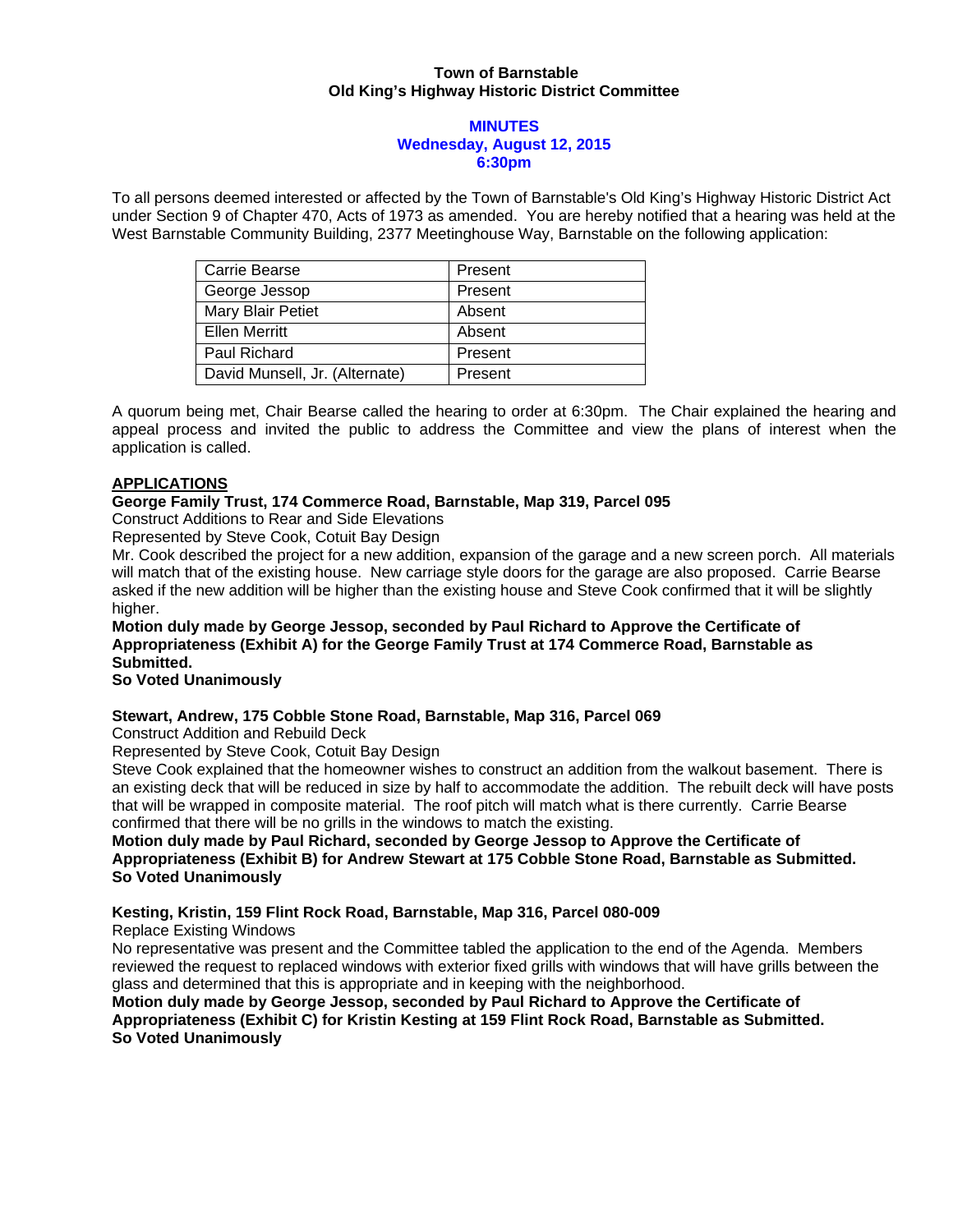## **Poli, Edmund & Catherine, 10 Samantha Drive, Barnstable, Map 349, Parcel 105**

Construct New Single Family Dwelling, Replace Subdivision Sign Represented by Chris Carvill & Joe Venturoso

A letter from an abutter was received requesting that the new sign be properly maintained and informing the applicant that the Association requires all property owners to maintain the common areas (Exhibit D). Mr. Carvill confirmed that this is their intention. George Jessop asked if this dwelling would be constructed as a spec house and Mr. Carvill stated that it would be. Carrie Bearse confirmed that the windows will have grills between the glass. Mr. Venturoso explained that they will be cutting into the hill to keep the house closer to the ground and it also allows the driveway to be not so steep. The floor joists will be within the concrete to keep the house, again, closer to the ground. The area to the left will be kept as is. The dwelling is proposed for shingles on the front and clapboards on the sides. George Jessop suggested a frieze between the rake and the soffit on the first floor. Mr. Venturoso asked if the frieze should also be on the ends as well. George Jessop stated that it would be appropriate to continue this feature around the house.

**Motion duly made by George Jessop, seconded by Paul Richard to Approve the Certificate of Appropriateness (Exhibit E) for Edmund & Catherine Poli at 10 Samantha Drive, Barnstable as Amended to include frieze boards and the reduction of the cornerboards to a 1'x6' and 1' x 5' combination. So Voted Unanimously** 

#### **Riley, William, named Buyer in a Purchase & Sales Agreement with Owner, 1540 Main Street, LLC, 1540 Main Street, West Barnstable, Map 197, Parcel 015**

Alterations to Front Elevation Façade, 3 Rail Fence

Represented by Attorney John Kenney & Owner William Riley

Attorney Kenney noted that there are basically two parts to the property, a retail use and an apartment. The apartment will stay the same but will have façade changes. The retail use will become new offices. During the Site Plan Review it was agreed not to stripe the parking lot in keeping with the Old King's Highway Historic District, but they were asked to add a fence to limit the turning in and out onto Route 6A. They propose a three rail fence made of natural wood. Mr. Riley then spoke regarding the façade changes which have a Victorian inspiration. George Jessop would like to see a section cut through the two extended roof lines so that they can see the projections so that they are clearly defined and also suggests that the hammer gable match the pitch of the front gable. Mr. Riley stated that he did take the gable to the left and cut that. David Munsell, Jr. inquired as to how far the gable goes out and Mr. Riley stated approximately 8-10 inches off the front façade. George Jessop suggested it should come out further as in the sample photograph Mr. Riley provided (Exhibit F). Attorney Kenney responded that they can not because of the set back requirements.

Chair Bearse open discussion to Public Comment

Mr. & Mrs. Whittlesey came forward as immediate abutters. Mrs. Whittlesey stated concern with the size of the gable as it seems outsized and asked if could be smaller in scale. Carrie Bearse confirmed that the building is not getting larger. Mr. Whittlesey acknowledged that the building has been added onto over the years and is a very uninteresting building. He understands that it is a challenge but feels that the gable tower puts a mask on the building and columns on a cape ranch is unusual. Mr. Whittlesey also submitted a letter into the record (Exhibit G).

Judy Derocher asked if the entrance to the building has been eliminated and if there are any intention of reworking the landscaping to create more of a barrier between the building and Route 6A. Mr. Riley responded that the Fire Department was concerned that people would be backing out onto Route 6A, so they are making the parking area circular and removing the hard cement edging.

Liz Lewis, a direct abutter at Orenda Wildlife inquired about landscaping between the two properties and wishes to make sure it is not being removed. Mr. Riley indicated that they would not remove any existing landscaping and he would certainly sit down with the abutters before doing any additional landscaping between the properties. Hearing no further comment, Chair Bearse closed Public Comment.

George Jessop asked if they are raising the ridge of the building. Mr. Riley stated that they are not, only adding the gable to the front. New trim and rakeboard will all be replaced and the trim will compliment the new features. Mr. Riley also noted that the gutters will be a round aluminum product that looks like copper.

Carrie Bearse added that she was a bit concerned when she first saw the plans, but having seen the photograph and knowing the quality of the builder's work, this has eased her concerns. Paul Richard concurred that if they do an overlay, it is not that overbearing.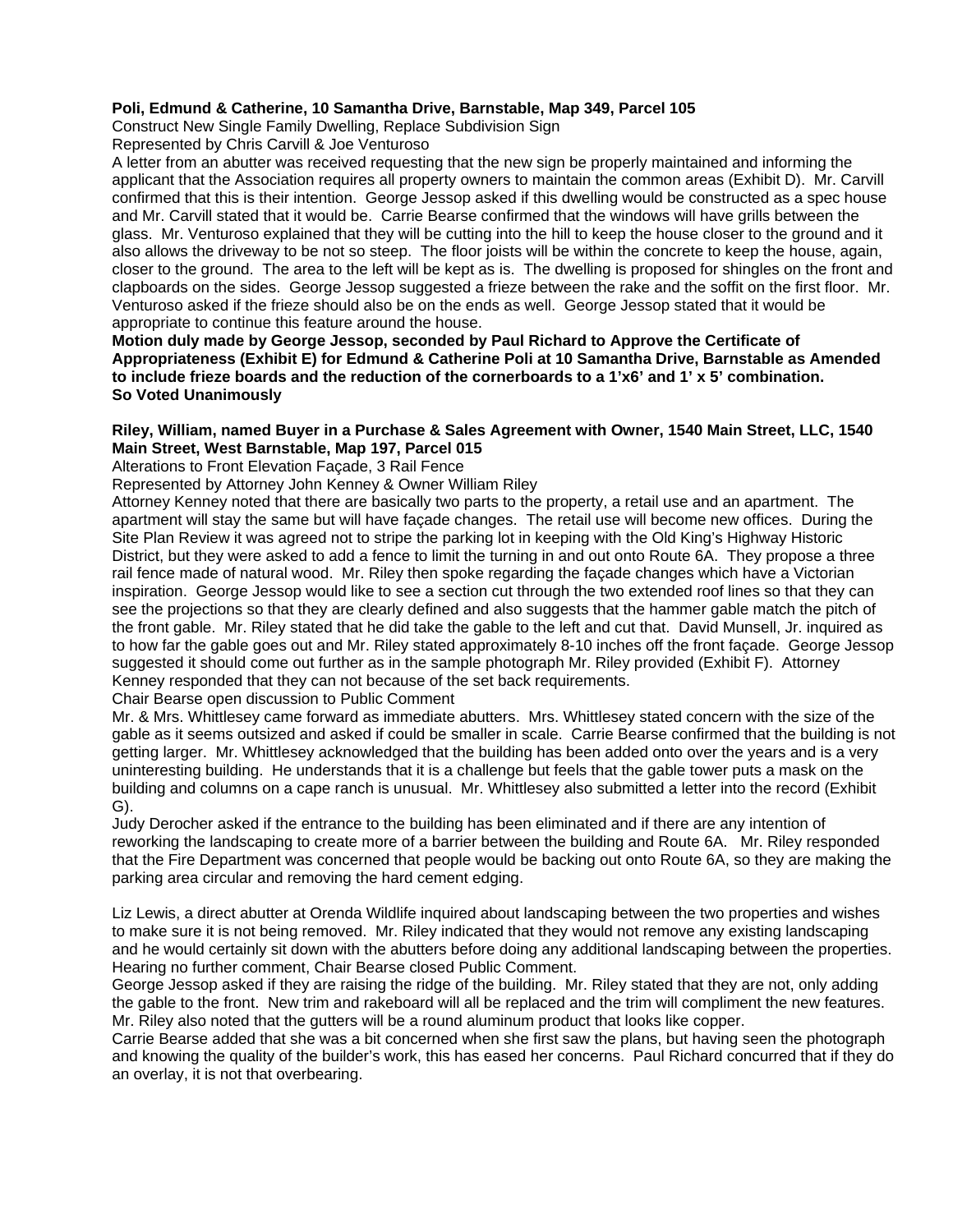**Motion duly made by George Jessop, seconded by Paul Richard to Approve the Certificate of Appropriateness (Exhibit H)for William Riley at 1540 Main Street, West Barnstable as Submitted. The Committee also requests the applicant to provide plans from a centerline showing the interior elevation and roof heights.** 

**So Voted Unanimously** 

**Livingston, Henry III & Susan, 74 Rendezvous Lane, Barnstable, Map 279, Parcel 031-001**  Demolish Single Family Dwelling and Attached Garage **Motion duly made by George Jessop, seconded by David Munsell, Jr. to Continue the Certificate of Demolition to August 26, 2015 at 6:30pm. So Voted Unanimously** 

**Livingston, Henry III & Susan, 74 Rendezvous Lane, Barnstable, Map 279, Parcel 031-001**  Construct New Single Family Dwelling and Attached Garage **Motion duly made by George Jessop, seconded by David Munsell, Jr. to Continue the Certificate of Appropriateness to August 26, 2015 at 6:30pm. So Voted Unanimously** 

**Manni, Janice, 830 Oak Street, West Barnstable, Map 216, Parcel 001** 

Install Fence

Represented by Janice Manni

Ms. Manni noted that the fence will be located on the very back of the property line and not visible from any public way. This is to shield her from the neighbor's pool that was recently installed.

**Motion duly made by Paul Richard, seconded by David Munsell, Jr. to Approve the Certificate of Appropriateness (Exhibit I) for Janice Manni at 830 Oak Street, West Barnstable as Submitted.** 

# **CERTIFICATE OF EXEMPTIONS**

#### **McGaffigan, Patrick, 15 Sheep Meadow Road, West Barnstable, Map 109, Parcel 029**  10" x 12" Shed

Represented by Patrick McGaffigan

Mr. McGaffigan wished to appear before this Committee to explain that he was not aware he was in a historic district when he purchased a vinyl shed. He spoke with the Building Department who simply informed him that he needed to register the shed and did not mention he was in a historic district. David Munsell, Jr. asked if the shed would be visible from any public way. MR. McGaffigan stated that if you look from Sheep Meadow Road, you will only see a small portion and it will not be seen from Kettle Hole Road. George Jessop suggested painting the shed white with a special paint at bonds to vinyl. This will give it that dull chalky white look that is appropriate. Carrie Bearse stated she would be comfortable with the stipulation that it be painted and approve this as a one time exception.

**Motion duly made by George Jessop, seconded by Paul Richard to Approve the Certificate of Exemption (Exhibit J) for Patrick McGaffigan at 15 Sheep Meadow Road, West Barnstable as a one time exception and that the vinyl be painted white to match the house. So Voted Unanimously**

**Loescher, Peter, 29 Allyn Lane, Barnstable, Map 258, Parcel 067**  Replace Slider & Install Stain Glass Windows

**Motion duly made by George Jessop, seconded by Paul Richard to Approve the Certificate of Exemption (Exhibit K) for Peter Loescher at 29 Allyn Lane, Barnstable as Submitted. So Voted Unanimously** 

**Florentine, George, 1378 Mary Dunn Road, Cummaquid, Map 334, Parcel 004**  Install 4' Split Rail Fence

**Motion duly made by Paul Richard, seconded by David Munsell, Jr. to Approve the Certificate of Exemption (Exhibit L) for George Florentine at 1378 Mary Dunn Road, Cummaquid as Submitted. So Voted Unanimously**